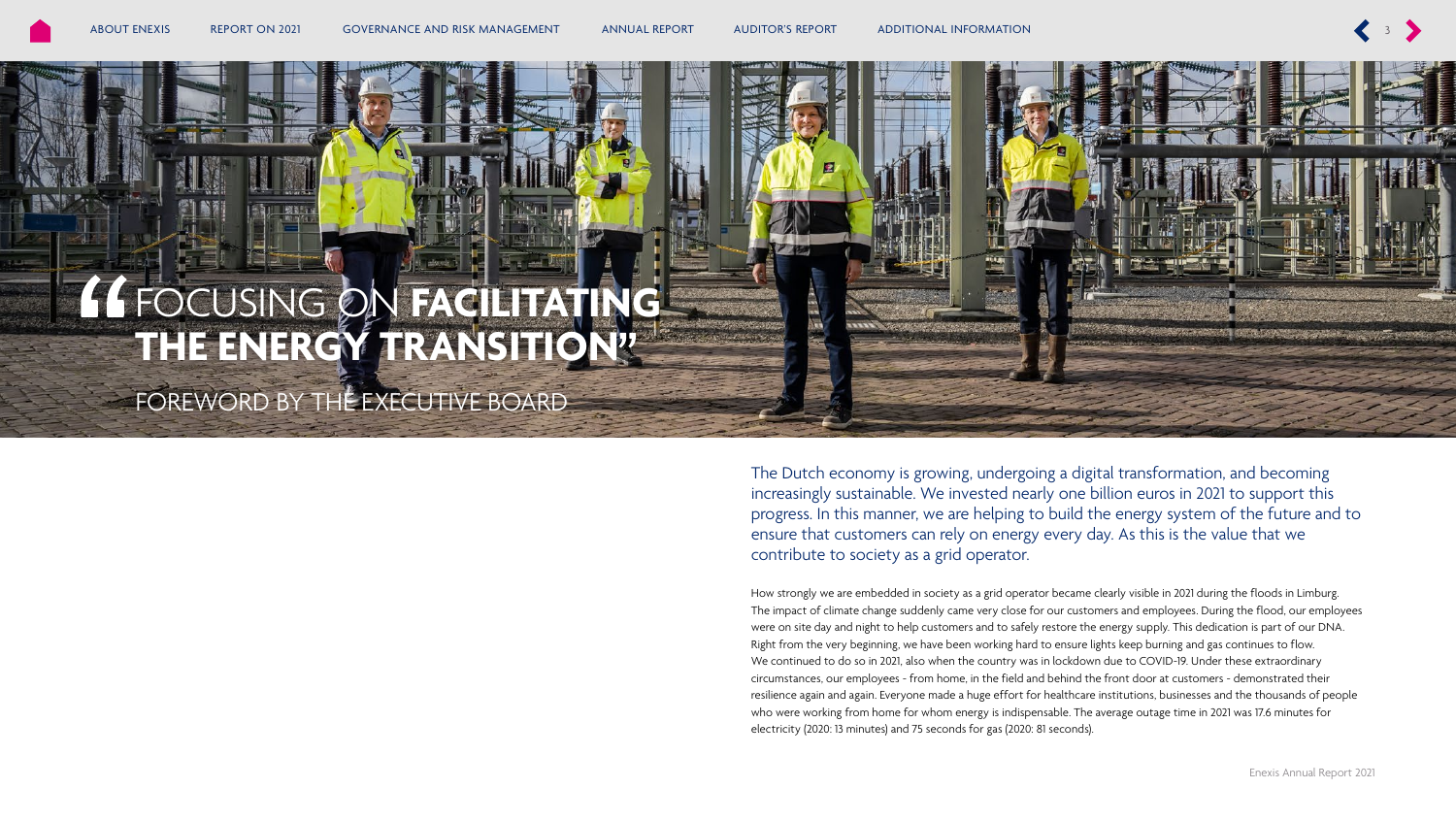We are proud that we have still been able to maintain the level of reliability and safety now that the energy transition is increasingly demanding more from us. In all circumstances, safety is a number one priority for Enexis: for consumers and businesses in our environment, our employees and for the contractors with whom we work.

#### **MAKING THE IMPOSSIBLE POSSIBLE**

Our work is dynamic and complex in this phase of the energy transition. In order to realise the climate goals, we are preparing our infrastructure for more renewable energy. In the meantime, the public debate regarding the exact route to 2050 is still being waged. This poses several structural challenges for us. How can we keep up with the pace of the energy transition? How can we build an infrastructure if we do not know exactly what the energy system will ultimately look like? And how do we ensure that the energy transition remains financeable and affordable? Over 670,000 customers fed renewable energy back into our grid in the past year; an increase of more than 25% in one year. One and a half up to two times as much capacity is required to be able to continue to facilitate this. Therefore, we have to upgrade and expand our grids in many areas.

We built a record number of new power stations and realised more transmission capacity than ever in 2021. We installed more than a thousand kilometres of cable. Nevertheless, the number of congestion points increased in the electricity grid. We were not always able to meet the demand for power and that has a large impact on customers. For instance, they did not always get a new connection or extra capacity on time. There was a shortage of capacity for feeding energy back into the grid in 2021. It may also occur in the coming years that there is too little grid capacity to meet the demand for power in some areas. This could have major consequences for high-volume customers who wish to, for example, expand their businesses or need a new connection for a new to be built care centre. There is simply not enough capacity in the electricity grid. We are doing everything in our power to help our customers deal with this situation and to see whether there are possibilities in their area; however, unfortunately, expanding our grids takes a lot of time. Moreover, the capacity of TenneT's high-voltage grid will also have to be expanded. Despite the longer waiting times, customers appreciate it that we are transparent about processing times. In order to be able to work faster and more efficiently, we advocate planning and prioritising of activities by the government. This is necessary to be able to make clear choices regarding what the grid operators should give priority to, what can still wait a bit longer, and what does not have to be installed. At present, there is no prioritising framework and, as a result, we do not have any statutory possibilities to give priority to projects that have a high added value for society. We do not consider this desirable in this stage of the energy transition.

To ensure that energy remains accessible for everyone, we will have to start making more efficient use of the existing electricity grid in addition to a rapid and effective expansion of the grid. With energy regions, provinces, municipalities, project developers and customers, we are discussing what is possible in which areas and what is feasible in which timeframe. In addition, we are looking for and finding ways to transmit more electricity via the existing grid. For example in Emmen, where a solar farm could be connected safely by making structural use of the spare capacity of the grid. With this solution, we can realise around 1,000 MW in transmission capacity in our whole service area for interested initiators.

# **EXECUTION: FEASIBILITY AND AFFORDABILITY**

This workload in connection with the energy transition is so large that the all the work cannot be carried out at the same time. Creativity is required to find smart, pragmatic solutions together with our stakeholders. We are constantly looking for new employees to help us get the job done. A challenge, as there is already a huge shortage of experienced technicians, IT specialists, and data analysts on the labour market and this will probably not change in the coming years. We succeeded in hiring over 525 new employees in 2021 and we invested no less than € 38 million in training and education. In the coming year as well, we will do everything in our power to increase our workload capacity and make maximum use of the capacity of contractors.

To ensure that the energy transition remains feasible and affordable, we are also examining our approach and processes critically. How can data, digitalisation and innovation help us get more work done? What can we do more efficiently and faster? We have set ourselves the goal to take another step in working efficiently and thus reducing costs. To remain financially sound, it is also important that our revenues increase. Unfortunately, the new method decision of the Netherlands Authority for Consumers & Markets (ACM), which determines the revenues of grid operators for the coming years, is not sufficient to cover the strong increase in investments in the electricity grid. Together with two other large grid operators, we asked the government in 2021 if they could help us with the large funding requirement that we are facing as a result of the energy transition. Enexis was able to successfully issue a green bond loan of € 500 million again in April 2021.

### **FOCUS ON CORE ACTIVITIES**

The energy transition is one of this generation's biggest challenges. We are doing what we can, and we are carrying out more work year after year. However, we are aware that this is still not enough, and our customers are also experiencing this. At the same time, we see this as a unique opportunity to help the Netherlands become more sustainable. Approximately 50% of the national climate goals for renewable electricity generation onshore will have to be achieved in our service area in 2030. To be able to succeed in this task, we will have to focus on our core activities as a grid operator. This is the point of departure in our new strategy, which we will present in April 2022.

We are a co-facilitator of the energy transition in our service area. Therefore, it is our ambition to play an active role in designing the energy system of the future. We continue to develop plans, together with our stakeholders, for renewable energy generation onshore, the heat transition and electric mobility. In doing so, we will communicate our vision clearly and always aim for the most optimal choices for society. We continue to emphasise how important it is that we set priorities together in the Netherlands as it is simply not possible to do everything at the same time. In the meantime, we will continue to focus on getting the work done and we will concentrate our innovation capability on our core activities. We set the first concrete steps in 2021 in this area, with the intention to sell Fudura and by downscaling the activities of Enpuls. Our organisation has been restructured and is ready for the future.